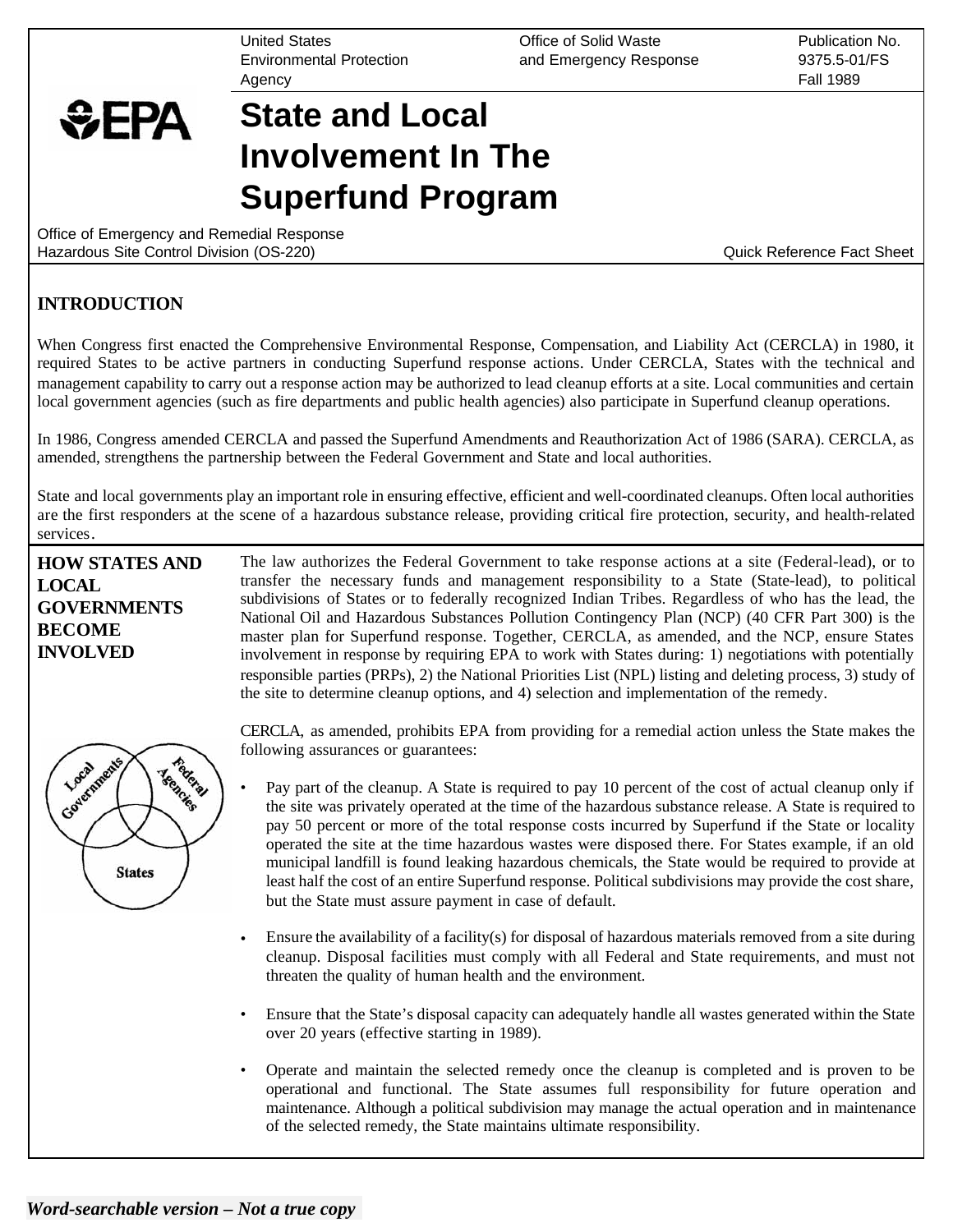#### **OVERVIEW OF CERCLA**

Congress enacted the Comprehensive Environmental Response, Compensation and Liability Act (CERCLA), commonly known as Superfund, in 1980. This law created a tax on the chemical and petroleum industries and provided broad Federal authority to respond directly to releases or threatened releases of hazardous substances that may endanger public health or welfare or the environment. Over five years, \$1.6 billion were collected, and the tax went to a Trust Fund for cleaning up abandoned or uncontrolled hazardous waste sites. The U.S. Environmental Protection Agency (EPA) is responsible for running the Superfund program.

On October 17, 1986, the Superfund Amendments and Reauthorization Act (SARA) was signed into law. SARA increases the Trust Fund to \$8.5 billion over five years, and strenghtens EPA's authority to conduct cleanup and enforcement activites.

Under the Superfund program, EPA can:

- Pay for the cleanup of hazardous waste sites when those responsible for such sites cannot be found or are unwilling or unable to clean up a site.
- Take legal action to force those responsible for hazardous waste sites that threaten public health or the enviroment to clean up those sites or pay back the Federal Goverment for the costs of cleanup.

The law authorizes two kinds of response actions:

- Short-term *removals* where actions may be taken to address releases or threatened releases requiring prompt response.
- Longer-term *remedial* responses that permanently and significantly reduce the dangers associated with releases or threats of releases of hazardous substances that are serious but not



State and local involvement in the Superfund program varies depending upon the type of response action. During a removal action, which is an action taken over the short term to address a release or threatened release of hazardous substances, often local authorities are the first responders at the incident. For example, a city fire or police department can respond immediately to hazardous substance releases or may serve in a support role to a State or Federal authority conducting removal cleanup activities.

During a remedial action, which is an action intended to stop permanently or substantially reduce over the long term a release or threatened release of hazardous substances, there are many ways for State and local governments to participate. States may conduct the Preliminary Assessment and Site Inspection (PA/SI), the Remedial Investigation and Feasibility Study (RI/FS) or the Remedial Design and Remedial Action (RD/RA). States and local governments also may help identify potentially responsible parties and inform local communities about a cleanup. Whether a site requires a remedial or removal response, the role of State and local agencies is critical in protecting public health and the environment.

#### *Word-searchable version – Not a true copy*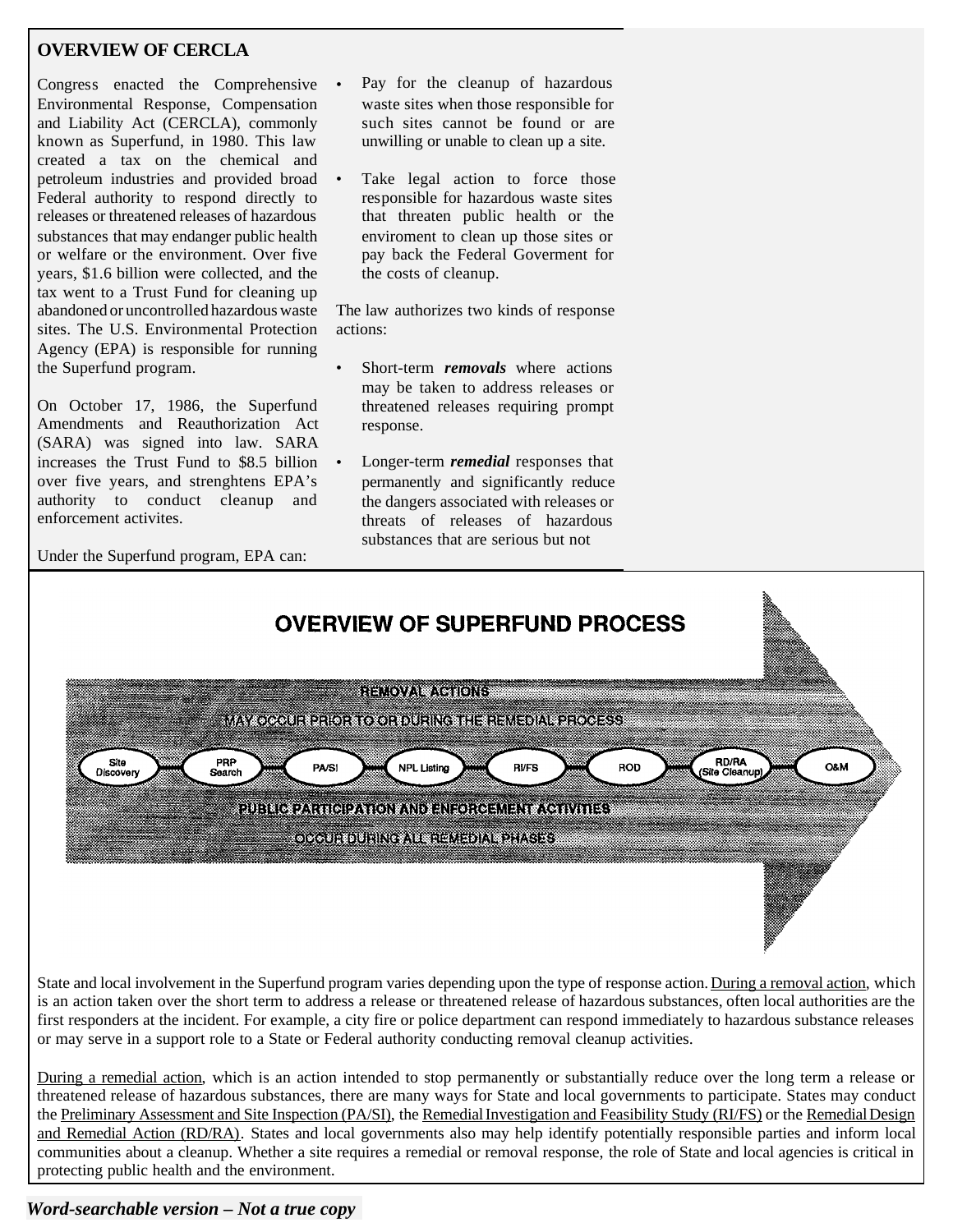#### **MECHANISMS TO ENSURE STATE AND LOCAL INVOLVEMENT**



Superfund provides the following mechanisms for State and local involvement:

- Cooperative Agreements transfer funds from EPA to States, political subdivisions thereof, and/or Indian Tribal governments to undertake the lead for site-specific response, or to defray their costs associated with participation in Federal-lead or political subdivision-lead responses or other CERCLA implementation activities. It is also the legally binding document to get assurances when the State does a remedial action. If a State receives funds through a Cooperative Agreement, the State is not prohibited from entering into intergovernmental agreements with political subdivisions for Superfund response.
- Superfund State Contracts are joint, legally binding agreements between EPA and a State or Indian Tribe. Superfund State Contracts provide a vehicle for assuring the transfer of State cost-sharing funds when EPA is leading a response action, for documenting that States meet all required assurances under CERCLA, as amended, and for documenting CERCLA Section 121(f) involvement during a political subdivision-lead response.

Procedures for using Cooperative Agreements and Superfund State Contracts for Superfund responses can be found at 40 CFR Part 35 Subpart O.

#### **THE ROLE OF POLITICAL SUBDIVISIONS**



A political subdivision may be directly involved in a Superfund remedial cleanup. States, however, are required to be active partners. What legally constitutes a political subdivision differs from State to State. It is the responsibility of each State to determine what unit of government meets its legislative definition of a political subdivision (for example, a region, county, or town).

If a political subdivision leads the Superfund response, there are two options available to ensure appropriate State involvement and to provide the required assurances. In the first option, EPA enters into a Cooperative Agreement directly with the political subdivision. In this scenario, EPA must also enter into a three-party Superfund State Contract, which specifies how EPA, the State, and political subdivision will comply with CERCLA Sections 104 and 121 and the NCP. In the second option, EPA enters into a Cooperative Agreement directly with the State. The State, in turn, "passes through" the funds to a political subdivision and enters into a two-party Intergovernmental Agreement with the political subdivision prior to either the State or political subdivision incurring costs for field activities. This second option is similar to a State hiring a contractor to conduct response activities.

#### **THE ROLE OF INDIAN TRIBES**



Under the law, EPA is required to treat Indian Tribal governments substantially the same as States. This means that if a Tribe is federally recognized, it may lead a response or may provide support when EPA leads the activities. To be considered substantially equivalent to States, an Indian Tribe must have jurisdiction over a site listed in CERCLIS (EPA's data base of information on hazardous waste sites). Federally recognized Indian Tribes may not have to provide CERCLA Section 104 assurances in all cases. Currently, EPA provides for off-site disposal, and the decision of who will oversee the operation and maintenance of the remedy is made on a case-by-case basis.

# **THE ROLE OF**

**LOCAL GOVERNMENTS** Local governments also play an important role during a Superfund cleanup. Although most local governments do not have the resources to conduct entire cleanups at hazardous waste sites, localities often provide important public safety measures during emergencies, and may receive some financial assistance under the Local Government Deimbursement (LCD) program (Section 192 of CEDCLA,

> $S$  alleviation is intended to alleviate significant financial burden on local governments as a a  $r_{\rm{at}}$  $\alpha$  of up to  $\alpha$  assistance of up to local governments. Requirements for  $\alpha$  $\mu$



*Word-searchable version – Not a true copy*